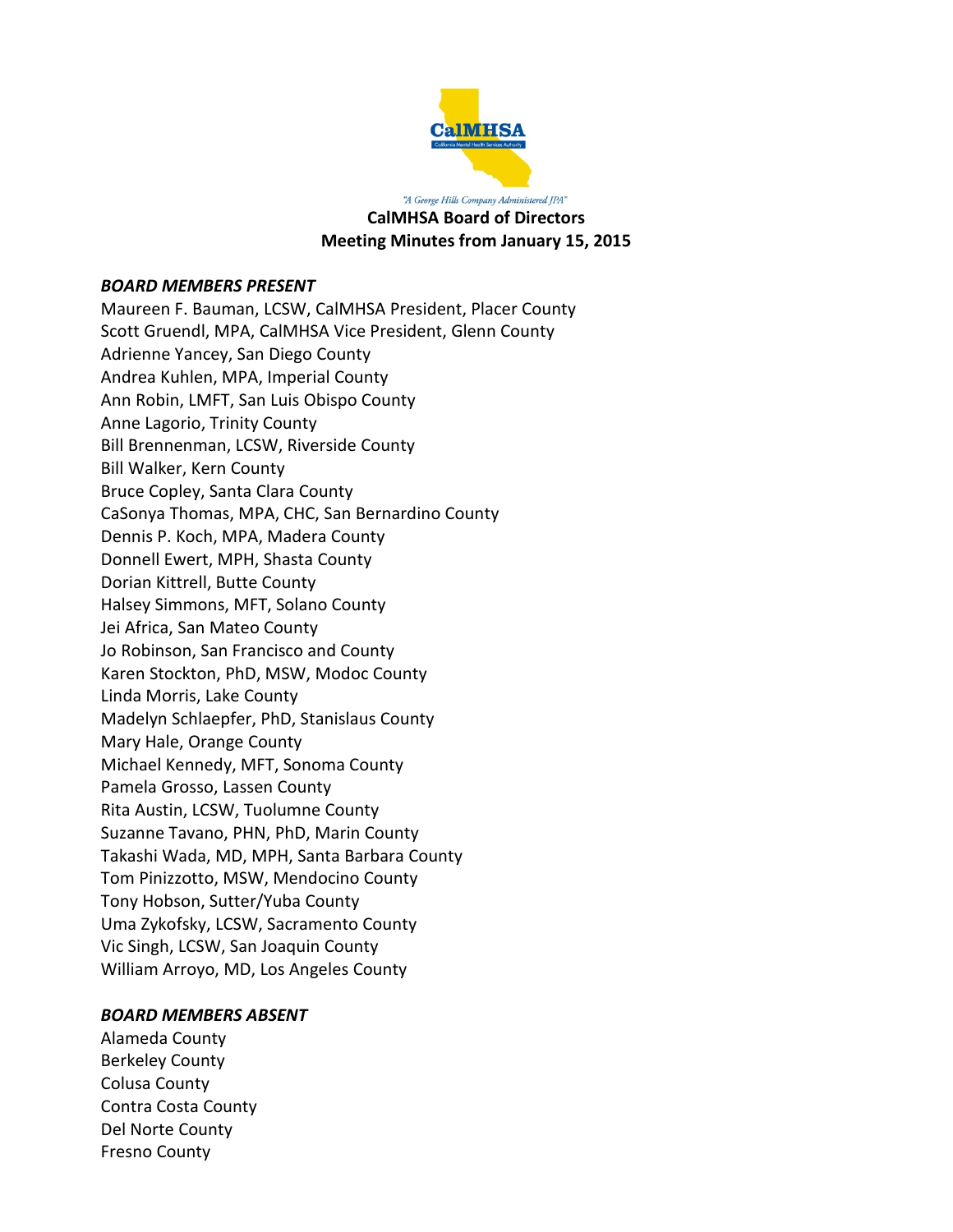Humboldt County Inyo County Kings County Mariposa County Mendocino County Mono County Monterey County Napa County Nevada County San Benito County Santa Cruz Siskiyou County Tri-City Mental Health Center Tulare County Ventura County Yolo County

## *STAFF PRESENT*

Doug Alliston, CalMHSA Legal Counsel, Murphy Campbell Alliston & Quinn John Chaquica, CPA, MBA, ARM, CalMHSA Executive Director Laura Li, CalMHSA JPA Administrative Manager

## **ANNOUNCEMENT OF CLOSED SESSION ITEMS**

## **1. CLOSED SESSION CALL TO ORDER**

President Maureen F. Bauman, LCSW, called the Board of Directors of the California Mental Health Services Authority (CalMHSA) to order at 2:08 p.m. on January 15, 2015, at the Doubletree Hotel Sacramento, located at 2001 Point West Way, Sacramento, California. President Bauman welcomed those in attendance as well as those listening in on the phone.

President Bauman asked Laura Li, CalMHSA JPA Administrative Manager, to call roll in order to confirm a quorum of the Board.

## **A. ROLL CALL AND INTRODUCTIONS**

Ms. Li called roll and informed President Bauman a quorum had been reached.